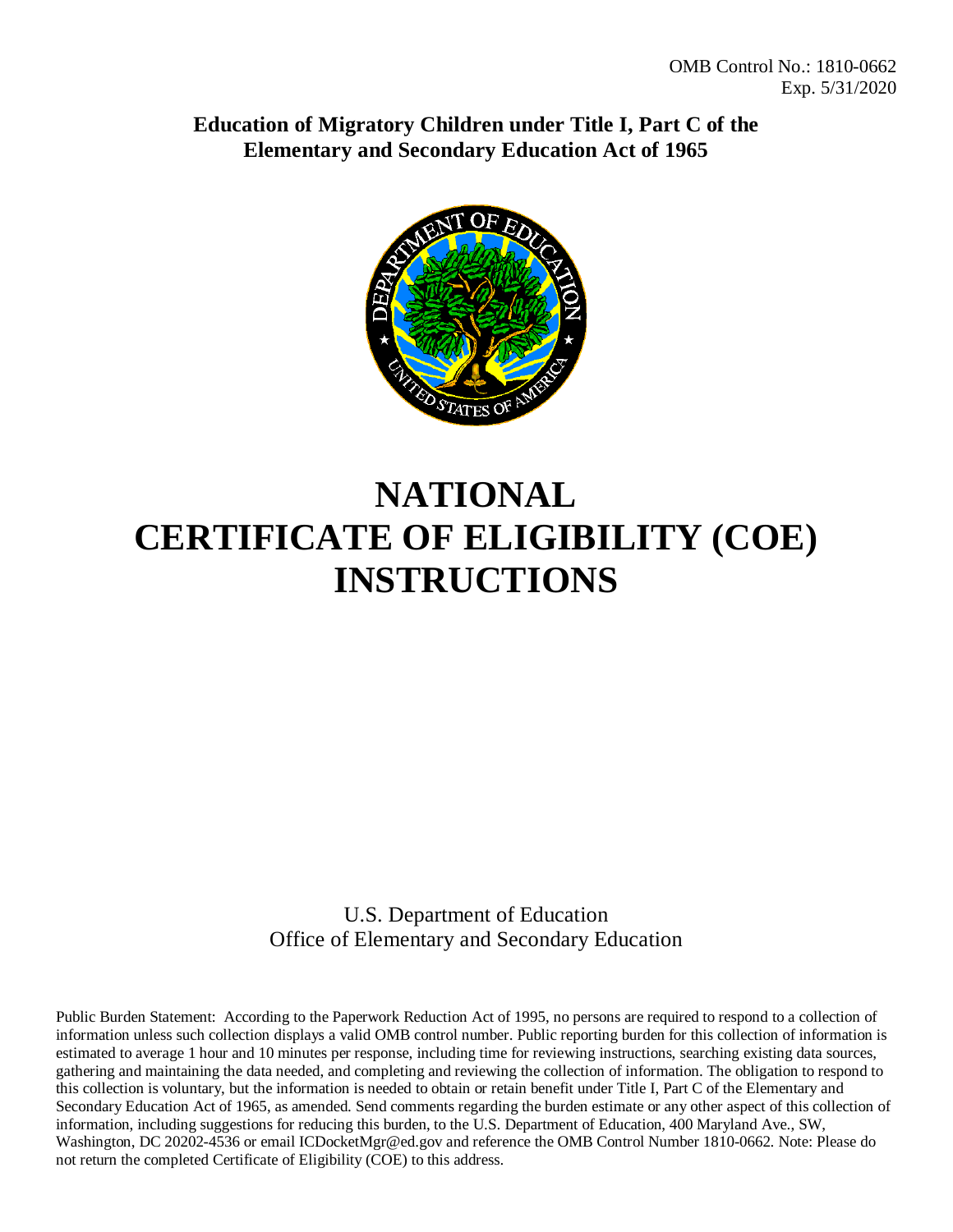# **The National Certificate of Eligibility**

#### **Purpose**

The State Education Agency (SEA) is required to document every migratory child's eligibility for the Migrant Education Program (MEP) on the national Certificate of Eligibility (COE) created by the U.S. Department of Education (ED). The COE serves as the official record of the State's eligibility determination for each individual child. A child must have an SEA-approved COE before MEP services may be provided.

## **Table of Contents**

#### <span id="page-1-0"></span>**Overview**

ED has created a standard national COE that all States are required to use. The national COE is comprised of three parts:

(1) **Required Data Elements**, which States can organize according to State preference and need. Required Data Elements must be worded as they appear in these instructions, and cannot be changed or shortened, with specific exceptions noted (e.g., Multiple Birth Flag may be shortened to "MB" and Birth Data Verification Code may be shortened to "Code".);

(2) **Required Data Sections**, which States can place according to State preference and need, but that must be maintained in whole and unaltered (e.g., order, numbering, and wording of items within the Qualifying Moves and Work section must remain the same),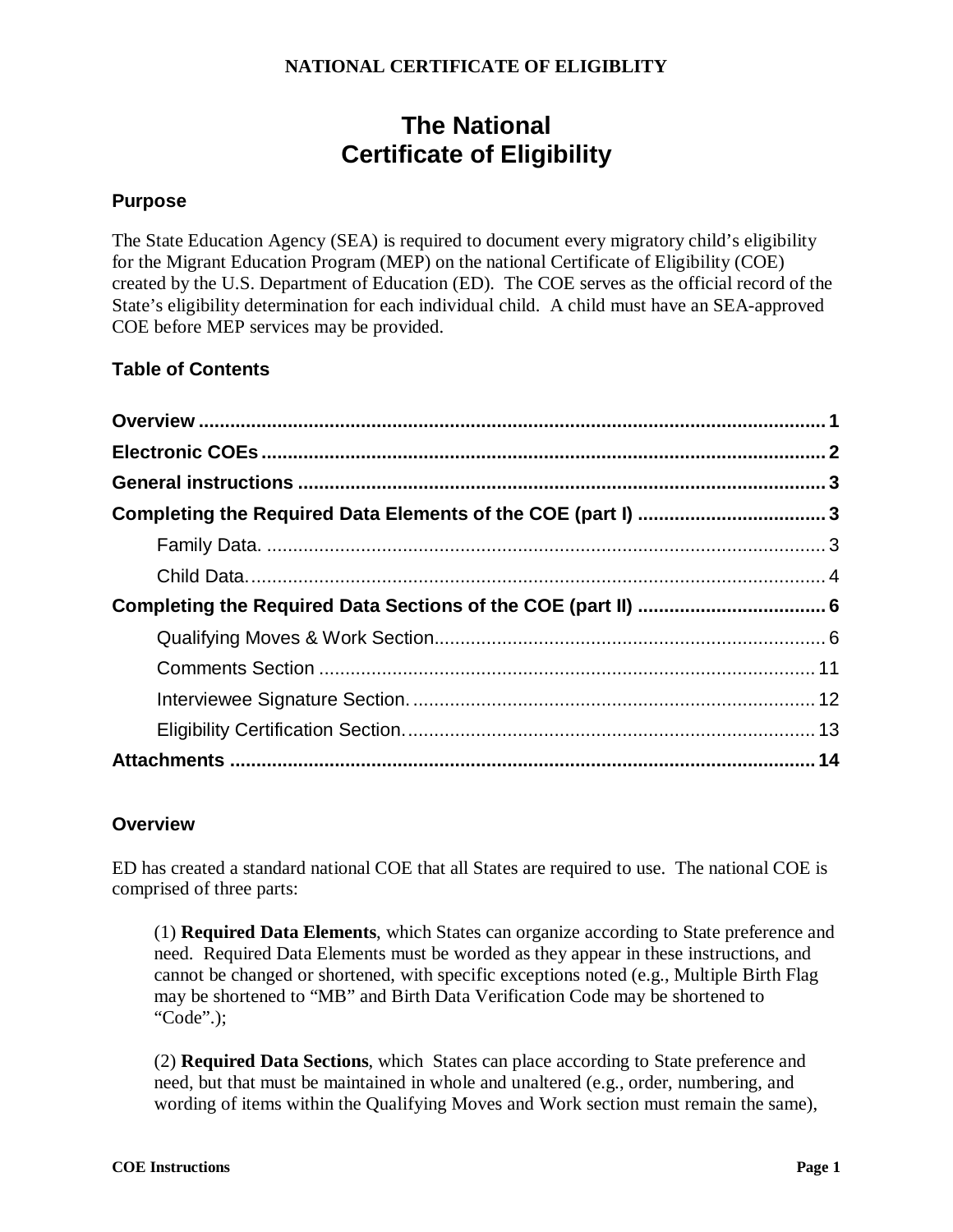with specific exceptions noted (e.g., the Comments section must be self-contained and include at a minimum, the required comments, but may be divided into subsections for each required comment); and

(3) **State Required/Requested Information**, where space is available, that States can use to collect other data. State-specific required/requested information may be placed anywhere on the COE, *except* inside any of the Required Data sections. State instructions may neither negate nor contradict any of the Required Data Elements or Required Data Sections. States may choose their own header (e.g., State name) on the COE, as long as it identifies the form as the Certificate of Eligibility. States may also include their State logos or seals.

NOTE: States must maintain any additional documentation the SEA requires to confirm that each child found eligible for the program meets all of the eligibility definitions. State responsibilities for documenting the eligibility of migratory children are found in 34 CFR 200.89(c).

Attached are two documents. The first summarizes the required data elements and required data sections in a one-page format. The second is a template that demonstrates how the required data elements and required data sections might be arranged on the COE. Note that this template does not necessarily include elements that are required to be collected for other ED data collections. States can either use the template as-is, or they can modify it, within the parameters explained in (1), (2) and (3) above, to collect this or any other State required/requested information.

# <span id="page-2-0"></span>**Electronic COEs**

States may use paper or electronic versions of the COE. For purposes of the MEP, an electronic COE is one for which information is entered by the recruiter/interviewer at the time of interview using an electronic device (e.g., tablet). COEs that are completed on paper at the local level and entered electronically for transmission to the State, are not electronic COEs for the purposes of the MEP. States must collect the required information, including required signatures, in a manner that follows the COE instructions, regardless of whether they use paper or electronic COEs. States should also be able to print the COE according to the requirements outlined in the instructions.

Each State has its own procedures for ensuring that electronic signatures are valid and authentic. ED would consider an electronic signature captured via stylus or PIN code to be equally acceptable for audit purposes, and would hold States accountable for any failure to implement its own procedures. We recommend that States:

- Consult with the State's auditors, Attorney General, or other appropriate State personnel who know and understand electronic signatures, to validate that the State will be able to rely on such signatures for purposes of identifying the person signing the document; and
- Keep the assurance referenced above on file for audit purposes.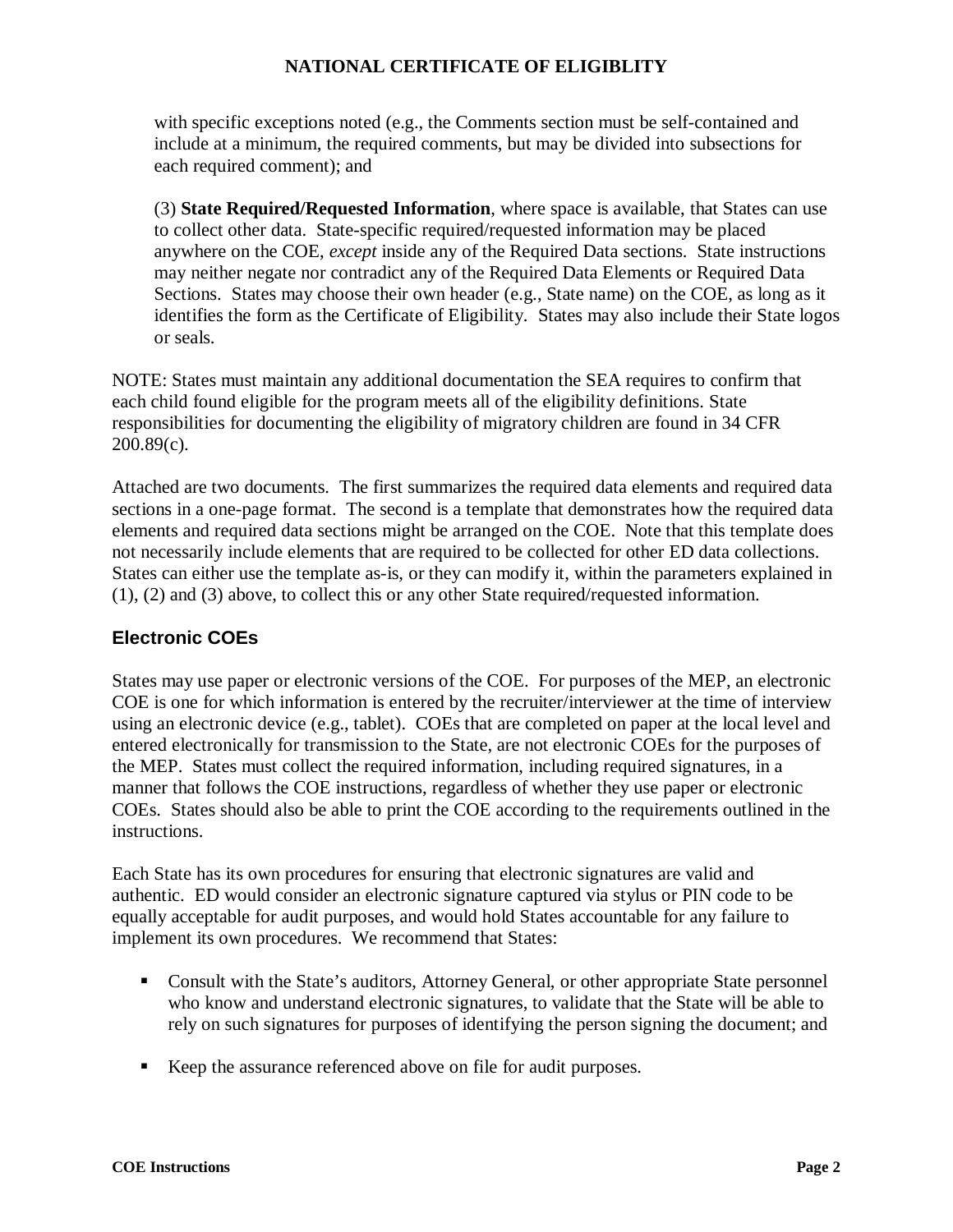#### <span id="page-3-0"></span>**General instructions**

- A COE must be completed every time a child makes a new qualifying move that would renew the child's eligibility for the MEP.
- All attempts should be made to complete all data elements and sections of the COE. In cases where a response may not be required or does not apply, flexibility has been built into the instructions. In these cases, the recruiter must write a dash  $(-)$  or " $N/A$ " in the appropriate blank. All other information must be provided.
- With the exception of the "Qualifying Moves and Work Section," if the instructions ask for additional information in the Comments section and the State has required this information as a State data element, the recruiter does not need to provide the information again in the Comments section. For example, the instructions recommend that recruiters record the first and last names of the child's legal parent/guardian(s) in the Comments section if different from the current parent/guardian(s). However, if the State includes data elements for legal parent/guardian information, the recruiter would not have to repeat this information in the Comments section.
- If the recruiter completes a COE for a family, the recruiter must fill out a separate COE for any child who has a different qualifying arrival date (QAD) or for any child who has different eligibility criteria than the rest of the children in the family, such as an out-of-school youth (OSY) who may have moved as the worker. The QAD is the date that both the child and worker completed moves to the same school district (listed in #1 of the Qualifying Moves and Work section.) There are special cases that are described in the instructions for the section titled "Qualifying Moves and Work Section." If more than one COE is necessary, the recruiter must complete all sections on each form.
- The recruiter must not include any child who:
	- o Was born after the qualifying move described on the COE in #1 of the Qualifying Moves and Work section;
	- o Is not eligible to receive a free public education through grade 12 under State law; or
	- $\circ$  Did not make the qualifying move described on the COE in #1 of the Qualifying Moves and Work section.

#### <span id="page-3-1"></span>**Completing the Required Data Elements of the COE (part I)**

<span id="page-3-2"></span>**Family Data.** In this section of the COE, the recruiter will record the contact information for the child(ren) and name of the child(ren)'s parent(s)/guardian(s).

 *Parent/Guardian 1 [Last Name(s), First Name].* Record the name of the individual (if any) currently responsible for the child(ren). Record this individual's legal last name (or names) and legal first name. If the parent/guardian has two last names or a hyphenated last name, record the individual's last name(s) as it legally exists. The term "parent/guardian" on this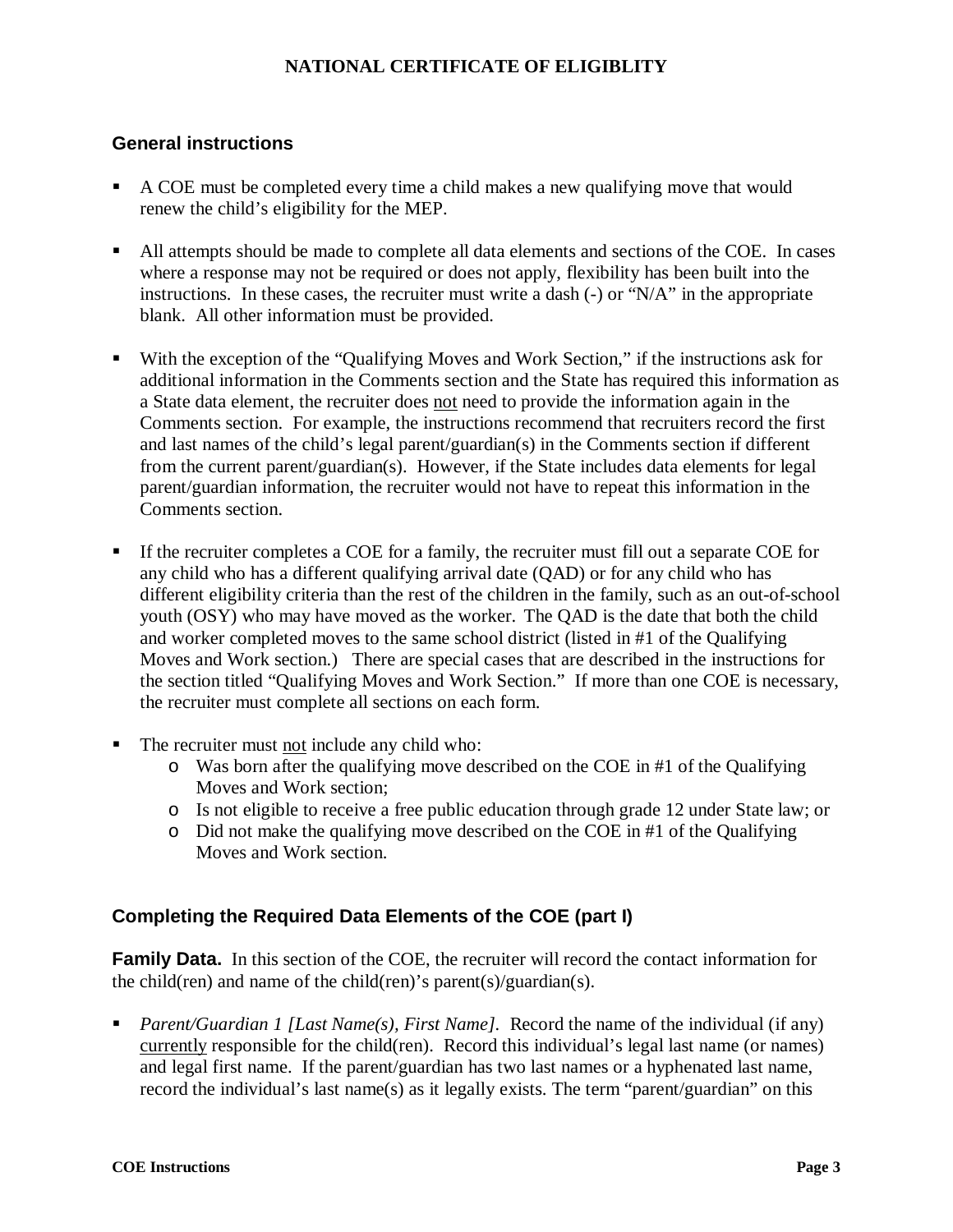form and in other sections of these instructions includes a legal guardian or other person who is standing in the place of the parent (*in loco parentis*)*,* such as a grandparent, or stepparent with whom the child lives. If the child(ren)'s legal parent/guardian is different from the current parent/guardian, we recommend providing the name of the child(ren)'s legal parent/guardian in the Comments section. If there is no parent/guardian information disclosed, or if the child is responsible for his or her own welfare (e.g., emancipated youth), write a dash (-) or "N/A."

- *Parent/Guardian 2 [Last Name(s), First Name].* Record the name of the second individual (if any) currently responsible for the child(ren). Record this individual's legal last name (or names) and legal first name. If the parent/guardian has two last names or a hyphenated last name, record the individual's last name(s) as it legally exists. The term "parent/guardian" on this form and in other sections of these instructions includes a legal guardian or other person who is standing in the place of the parent (*in loco parentis),* such as a grandparent or stepparent with whom the child lives. If the child(ren)'s legal parent/guardian is different from the current parent/guardian, we recommend providing the name of the child(ren)'s legal parent/guardian in the Comments section. If there is no parent/guardian information disclosed, or if the child is responsible for his or her own welfare (e.g., emancipated youth), write a dash (-) or "N/A."
- *Current Address.* Record the physical address, including the complete name of the street or road where the child(ren) currently resides. In cases where a formal physical address is not available, include as much other identifying information as possible (e.g., trailer number, rural route, migrant camp, landmark). If the physical address is different from the mailing address, we recommend providing the mailing address in the Comments section of the COE.
- *City*. Record the name of the city or town where the child(ren) currently resides.
- *State*. Record the postal abbreviation used by the U.S. Postal Service for the State where the child(ren) currently resides.
- *Zip*. Record the five or nine-digit zip code where the child(ren) currently resides. The U.S. Postal Service has an online zip code directory service at http://zip4.usps.com/zip4/welcome.jsp.
- *Telephone*. Record the telephone number, including area code, of the family. If no telephone number is available, write a dash (-) or "N/A."

<span id="page-4-0"></span>**Child Data.** Child data includes the name, sex, birth date, etc. of each child. A recruiter should include all children with the same family and eligibility data on the same COE. Any child who has different (1) current family [see "Family Data" above for additional definition] or (2) eligibility data—including a different QAD—must be documented on a separate COE.

 *Residency Date.* Record the date (*MM/DD/YY*) that the child(ren) moved to (i.e., arrived in) the present school district. Use the two-digit number that refers to the month and day, and the last two digits of the year. For example, May 20, 2016, would be written as 05/20/16. If the child(ren) qualified for the MEP on a move prior to the move to the present school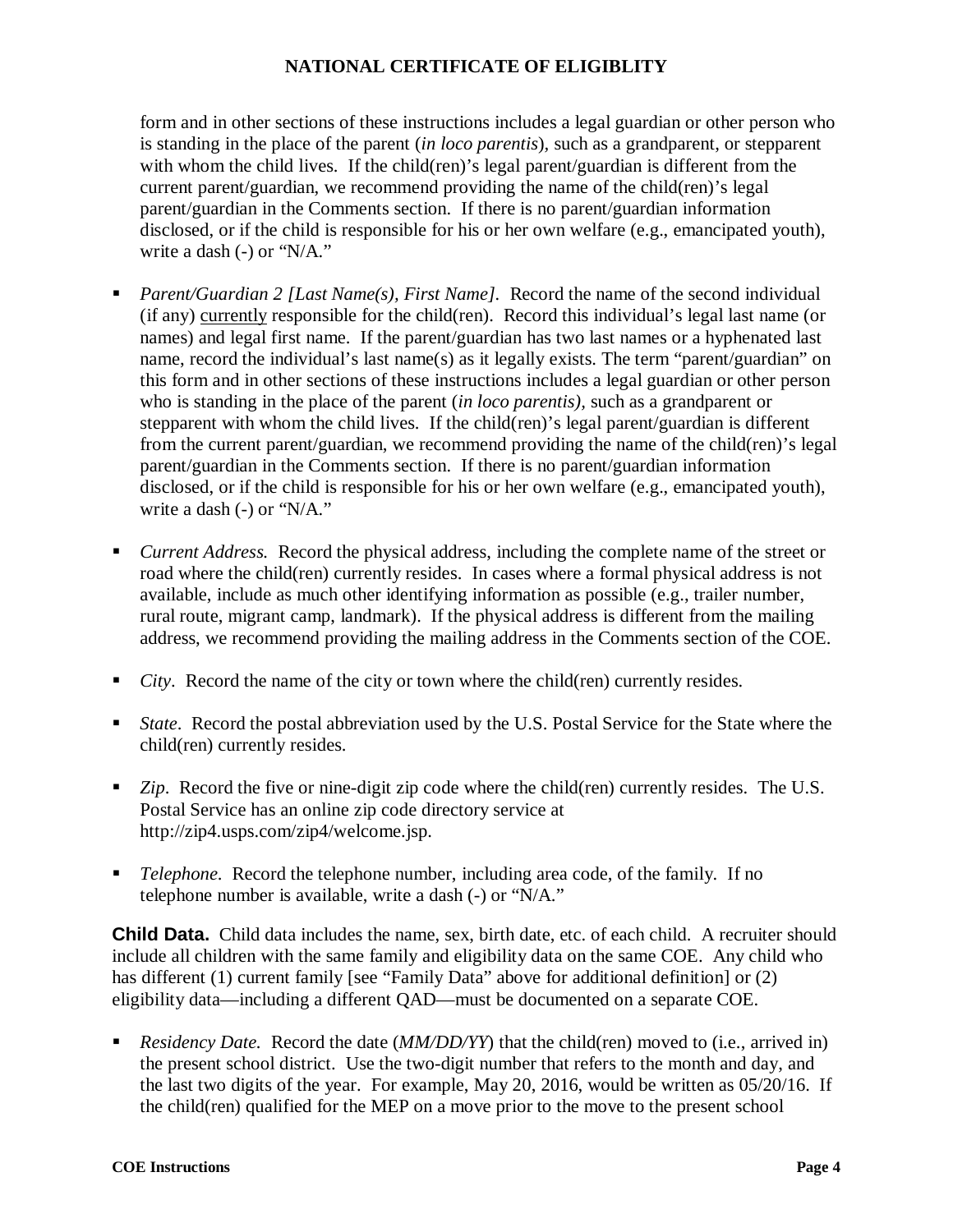district, the residency date will be later than the QAD. If the child(ren) moved prior to the worker's move, the residency date would precede the QAD. Note, although it is possible to record a residency date that precedes the QAD, a COE cannot be filled out and a child cannot be enrolled in the MEP until after the child and worker each make a qualifying move.

- *Last name 1*. Record the legal last name of each eligible child in the family. If the child has a multiple or hyphenated last name (e.g., Ramírez-García), record the first part of the name (i.e., Ramírez).
- *Last name 2.* If the child has a multiple or hyphenated last name (e.g., Ramírez-García), record the second part of the name (i.e., García). If the child does not have a multiple or hyphenated name, write a dash (-) or "N/A."
- *Suffix.* Where applicable, record the child's generation in the family (e.g., Jr., Sr., III,  $3^{rd}$ ). Otherwise, write a dash (-) or "N/A."
- *First name*. Record the legal first name of each eligible child in the family. This is the name given to the child at birth, baptism, or during another naming ceremony, or through a legal name change. Do not record nicknames or shortened names (e.g., Ale or Alex for Alejandra).
- *Middle name*. Record the legal middle name of each eligible child in the family. This is the secondary name given to the child at birth, baptism, or during another naming ceremony, or through a legal name change. Do not record nicknames or shortened names (e.g., Ale or Alex for Alejandra). If the child does not have a middle name, write a dash (-) or "N/A."
- *Sex.* Record the child's sex: "Male" or "Female". States may abbreviate these responses as "M" or "F", respectively.
- *Birth Date*. Record the month, day and year the child was born. Use the two-digit number that refers to the month and day, and the last two digits of the year. For example, September 20, 2003, would be written as 09/20/03.
- *Multiple Birth Flag (MB)*.Record "Yes" if the child is a twin, triplet, etc. Write "No" if the child is not a twin, triplet, etc. States may abbreviate these responses as "Y" or "N", respectively.
- *Birth Date Verification Code (Code)*. Record the four numbers that correspond to the evidence used to confirm each child's birth date (see the codes and corresponding evidence listed below). States may choose to abbreviate the codes listed below by recording only the last two digits.

A birth certificate is the best evidence of the child's birth date, if available. If a birth certificate is not available, the interviewer may use another document to confirm the child's birth date, including any of those listed below.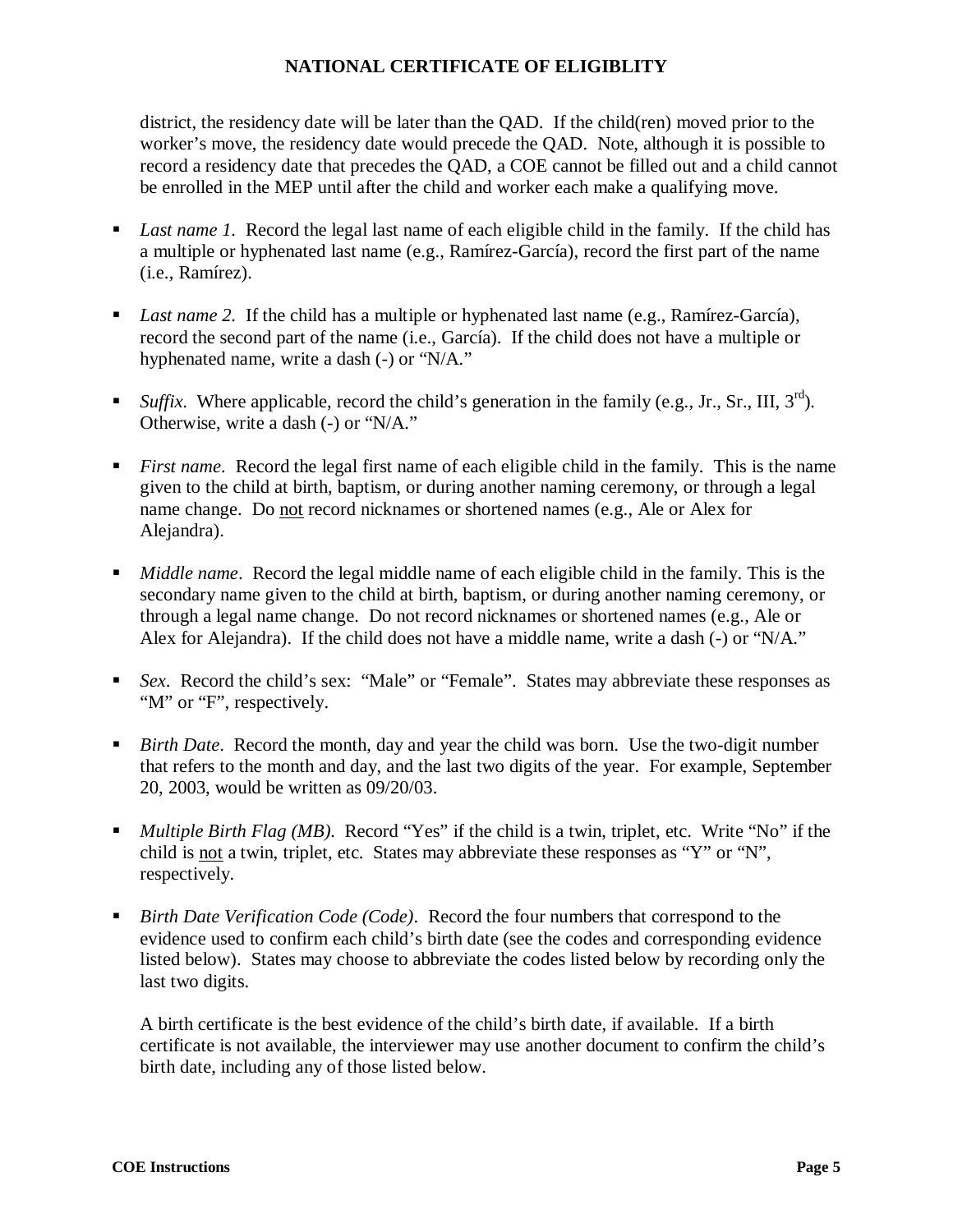- o 1003 baptismal or church certificate;
- o 1004 birth certificate;
- o 1005 entry in family Bible;
- o 1006 hospital certificate;
- o 1007 parent's affidavit;
- o 1008 passport;
- o 1009 physician's certificate;
- o 1010 previously verified school records;
- o 1011 State-issued ID;
- o 1012 driver's license;
- o 1013 immigration document;
- o 2382 life insurance policy; or
- $\circ$  9999 other.

If written evidence is not available, the interviewer may rely on the interviewee's verbal statement. In such cases, the interviewer should record "1007" – the number that corresponds to "parent's affidavit."

#### <span id="page-6-0"></span>**Completing the Required Data Sections of the COE (part II)**

<span id="page-6-1"></span>**Qualifying Moves & Work Section.** In this section, record the qualifying move and qualifying work information which the State believes documents the child's eligibility for the program. Note that exceptions apply for moves within States comprised of a single school district and school districts of more than 15,000 square miles. See #1 (immediately below) for how to document these exceptions.

Throughout this section, the term "worker" refers to the child(ren)'s parent/guardian or spouse who is a migratory agricultural worker or migratory fisher. The term "qualifying work" as used in this section refers to new temporary or seasonal employment (or personal subsistence) in agriculture or fishing. The "qualifying moves" documented in this section are the qualifying moves that meet the MEP-eligibility criteria [i.e., #4 documents the move soon after which the worker engaged in qualifying work (or after which he or she actively sought qualifying work), and #1 documents the child(ren)'s move as, or with or to join, the worker].

- *1. The child(ren) listed on this form moved due to economic necessity from a residence in \_\_\_\_\_\_\_\_\_ (School District/City/State/Country) to a residence in \_\_\_\_\_\_\_\_\_\_ (School District/City/State).*
	- *from a residence in \_\_\_\_\_\_\_\_\_* (*School District/City/State/Country)*. This location is the child(ren)'s last place of residency immediately prior to the qualifying move. Note that the child(ren) might have made subsequent non-qualifying moves.
	- *to a residence in* \_\_\_\_\_\_\_\_\_\_\_ *(School District/City/State)*. This location is where the child(ren) resided immediately following the qualifying move as the worker, or with or to join, the worker. A qualifying move can never be made to a country outside of the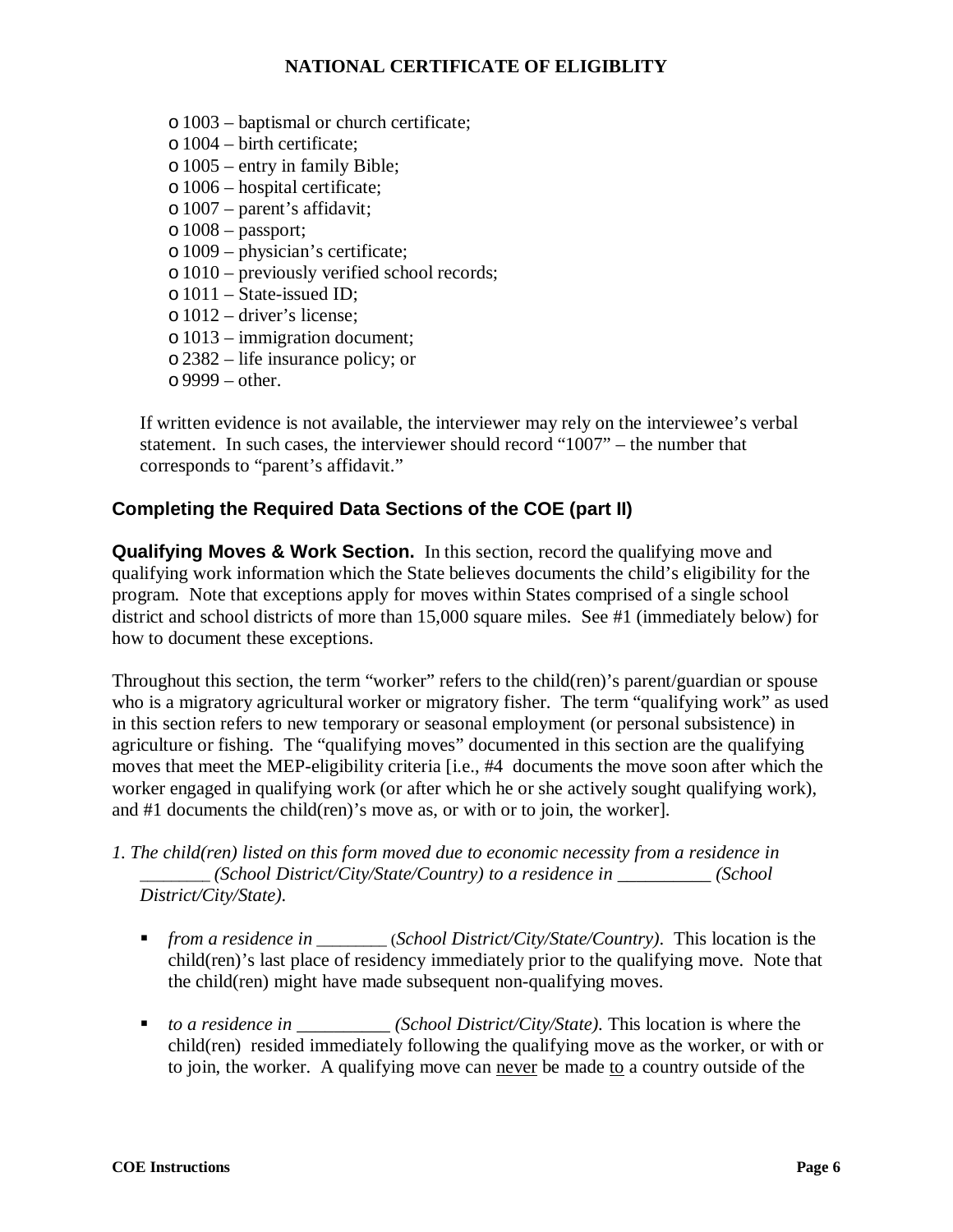United States. As mentioned previously, the child(ren) might have made subsequent nonqualifying moves.

- **Exception.** If the child(ren) migrated a distance of 20 miles or more to a temporary residence in a school district of more than 15,000 square miles:
	- o Record the name of the school district where the child(ren) resided immediately prior to and immediately following the qualifying move, in order to identify this move as one that meets the 20 miles criterion.
- **Exception.** If the child(ren) moved from a residence in one administrative area to a residence in another administrative area within a U.S. State that is comprised of a single school district:
	- o Record the full legally or commonly used name of the administrative areas where the child(ren) listed resided immediately prior to and immediately following the qualifying move.

Provide as much of this information in these blanks as available. At a minimum (with the exception of States comprised of single school districts or school districts of more than 15,000 square miles), the State must be able to document that the child moved from one school district to another and changed residences in the process. In the case of States comprised of a single school district, the State must be able to document that the child moved from one administrative area to another and changed residences in the process. In the case of school districts of more than 15,000 square miles, the State must be able to document that the child migrated a distance of 20 miles or more and changed residences in the process.

If the child and the worker moved from different previous residences, record the child's prior residence in response to #1 and record the worker's prior residence in the Comments section.

*2. The child(ren) moved (complete both a. and b.):*

*a.*  $\Box$  as the worker, OR  $\Box$  with the worker, OR  $\Box$  to join or precede the worker. [Mark  $\Box$ *only one box]*

- Mark the box "as a worker" if the child moved as the worker.
- $\blacksquare$  Mark the box "with the worker" if the child(ren) moved with the worker.
- Mark the box "to join or precede the worker" if the child(ren) moved either before or after the date the worker moved. If this box is marked, also complete "i" under 2b.

*b. The worker, \_\_\_\_\_\_\_\_\_\_\_\_\_\_ (First and Last Name of Worker),* (Continued below)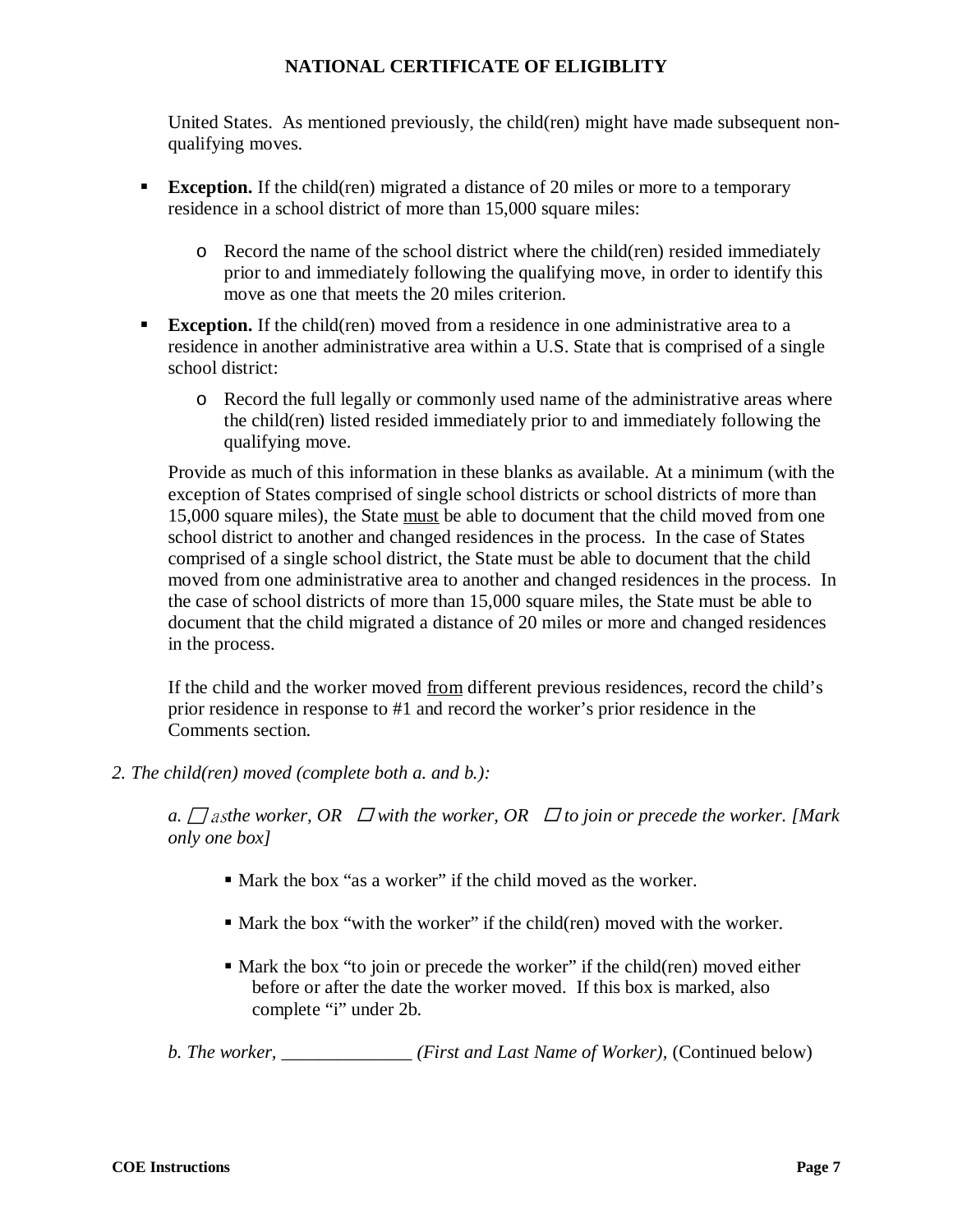Record the first and last name of the individual who is a migratory agricultural worker or migratory fisher (i.e., the child(ren)'s parent/guardian or spouse, or the child  $-$  if the worker).

(Continued from above) ... *fis the child or the child(ren)'s*  $\Box$  *parent guardian*  $\Box$ *spouse. [Mark only one box]*

 Mark the box that indicates whether the worker is the child or the child(ren)'s relationship to the worker (i.e., parent/guardian or spouse).

*(Complete 2bi if "to join or precede" is checked in 2a.)*

*i. The child(ren) moved on \_\_\_\_\_\_\_\_\_\_\_ (MM/DD/YY). The worker moved on \_\_\_\_\_\_\_\_\_ (MM/DD/YY). (provide comment)*

- If the worker moved separately from the child(ren), record the date that the child(ren) moved to the school district listed in #1, and record the date the worker moved to the school district listed in #1. Also record the reason for the different move dates, and whether the worker moved from a different location than the child(ren), in the Comments section.
- *3. The Qualifying Arrival Date was \_\_\_\_\_\_\_\_\_\_\_ (MM/DD/YY).* Record the QAD, using the two-digit numbers that refer to the month and day, and the last two digits of the year. For example, May 20, 2016, would be written as 05/20/16.

The QAD is the date that both the child and worker completed the move to the school district listed in #1. The child must have moved as a worker, or with or to join a parent/guardian or spouse who is a migratory agricultural worker or migratory fisher. As referenced in #2a, the child and worker will not always move together, in which case the QAD would be the date the child joins the worker who has already moved, or the date the worker joins the child who has already moved. The QAD is the date that the child's eligibility for the MEP begins. The QAD is not affected by subsequent non-qualifying moves. For more information on determining the QAD, see the chart below.

| <b>Type of Qualifying Move</b><br>The child         | <b>Qualifying Arrival Date (QAD)--Eligibility</b><br><b>Begins</b><br>The QAD is. $\ldots$ |
|-----------------------------------------------------|--------------------------------------------------------------------------------------------|
| moved with the worker.                              | the date the child and worker both arrived in<br>the district.                             |
| moved before the worker moved.                      | the date the worker arrived in the district where<br>the child was residing.               |
| moved to join the worker after the<br>worker moved. | the date the child arrived to join the worker.                                             |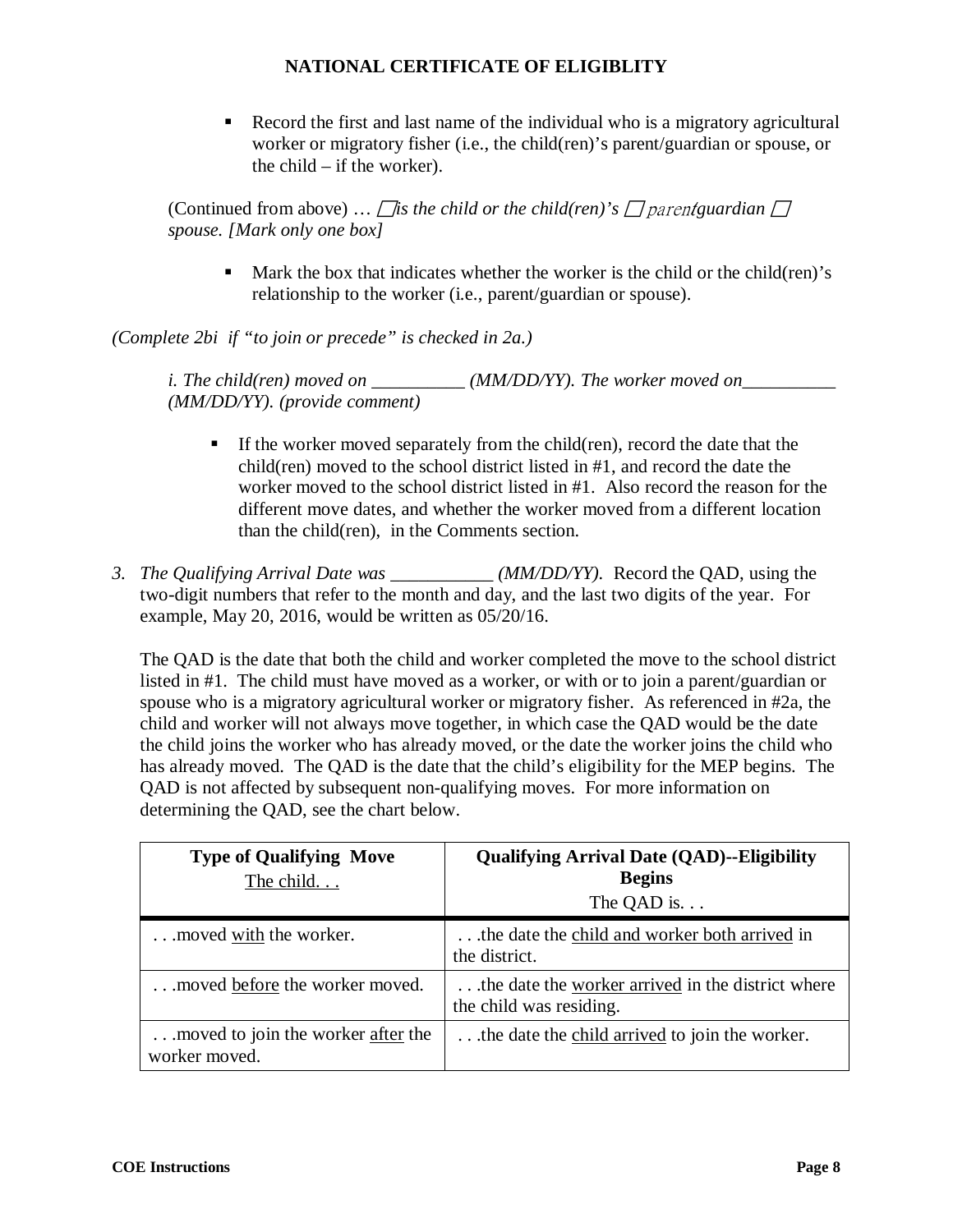*4. The worker moved due to economic necessity on \_\_\_\_\_\_\_\_\_\_ (MM/DD/YY), from a residence in \_\_\_\_\_\_\_\_\_\_\_ (School District/City/State/Country) to a residence in \_\_\_\_\_\_\_\_\_\_\_ (School District/City/State), and: [Mark only one of the following boxes: either a or b.]* 

*a.* □ *engaged in new qualifying work soon after the move (provide comment if worker engaged in qualifying work more than 60 days after the move), OR* 

- $\blacksquare$  Mark this box if the individual listed as the worker in #2b moved due to economic necessity from a residence in one school district to another, and, soon after doing so, engaged in new temporary or seasonal employment (or personal subsistence) in agriculture or fishing.
- Explain in the Comments section if the worker is determined to be a migratory agricultural worker or migratory fisher based on his or her engagement in new qualifying work more than 60 days after the qualifying move described in #4.

### *b.* □ *actively sought new qualifying work AND has a recent history of moves for qualifying work (provide comment)*

- Mark this box if the individual listed as the worker in #2b, moved due to economic necessity from a residence in one school district to another and actively sought new qualifying work before or after the qualifying move described in #4, and has a recent history of moves for qualifying work.
- Explain in the Comments section how and when the worker actively sought new qualifying work. For example, the individual stated that he or she (or someone on his or her behalf) applied for qualifying work at a particular agricultural or fishing job site, or applied at a center that coordinates available qualifying work.
- Explain in the Comments section the worker's recent history. For example, the recruiter could write, "worker moved from Brownsville, Texas, to Decatur, Michigan, and planted tomatoes in May 2016, and moved from Decatur, Michigan to Presque Isle, ME, and picked potatoes in October 2016."
- *5. The qualifying work\*, \_\_\_\_\_\_\_\_\_\_\_\_\_ (describe agricultural or fishing work),*(Continued below)
	- *Describe agricultural or fishing work.* When describing the specific agricultural or fishing work, the recruiter should use an action verb (e.g., "picking") and a noun (e.g., "strawberries"). In other words, the recruiter should describe the worker's action (e.g., "picking") and the crop, livestock, or seafood (e.g., "strawberries"). For example: picking strawberries; thinning sugar beets; grape pruning; detasseling corn; catching chickens; planting oysters; walking (weeding) soybeans; and crab harvesting.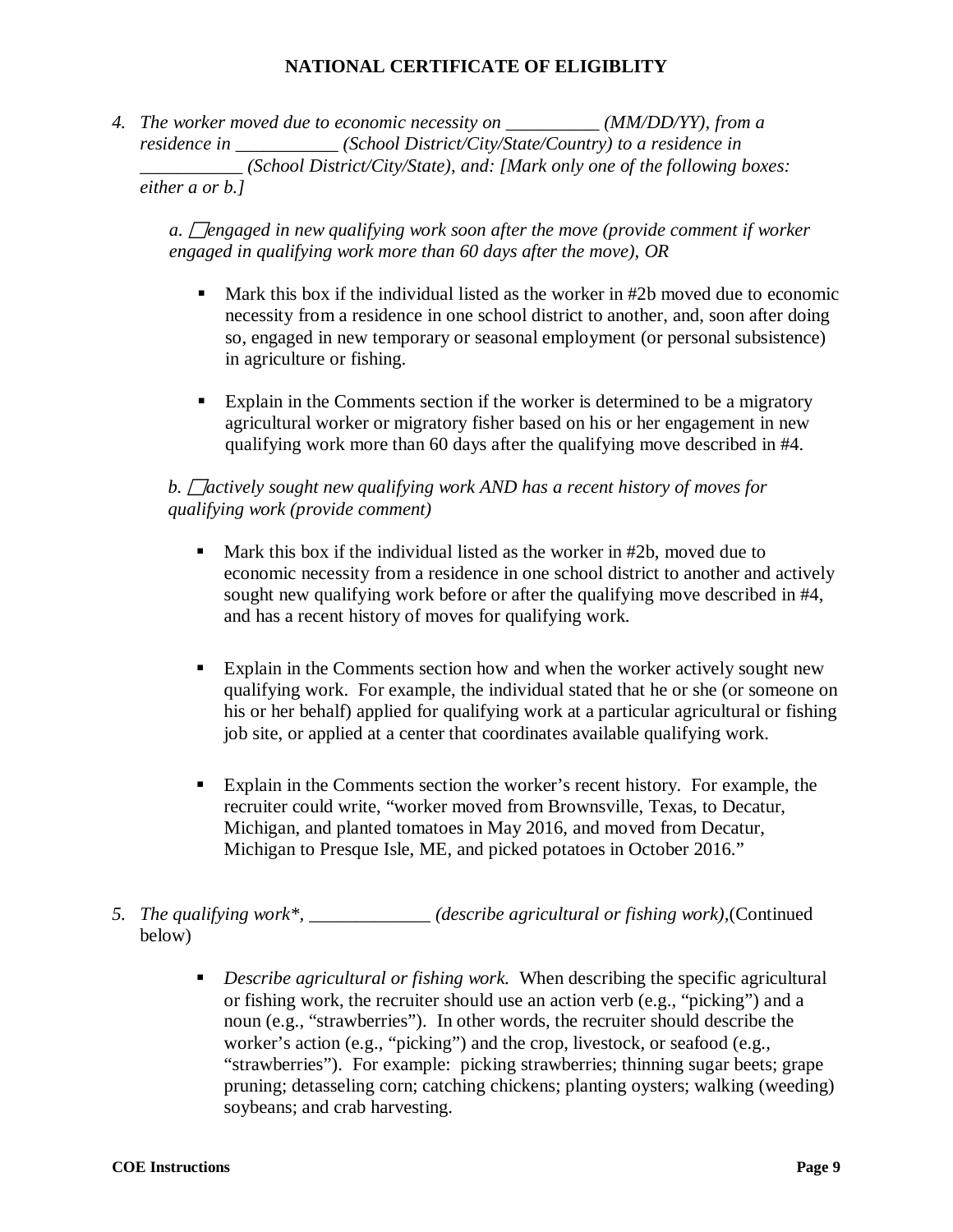(Continued from above)*…was (make a selection in both a. and b.):* 

- *a. Seasonal OR Themporary employment, (Continued below)* 
	- Mark the box for "seasonal employment" if the employment occurs only during a certain period of the year because of the cycles of nature and that, by its nature, may not be continuous or carried on throughout the year. (34 C.F.R. § 200.81(o)).
	- Mark the box for "temporary employment" if the employment lasts for a limited period of time, usually a few months, but not longer than 12 months. It typically includes employment where the worker states that the worker does not intend to remain in that employment indefinitely, the employer states that the worker was hired for a limited time frame, or the SEA has determined on some other reasonable basis that the employment is temporary. (34 C.F.R. § 200.81(p)).
- *b.* (Continued from above)...  $\Box$  *agricultural OR*  $\Box$  *fishing work.* 
	- Mark the box for "agricultural work" if the work involves the production or initial processing of raw agricultural products such as crops, poultry, or livestock, dairy work, as well as the cultivation or harvesting of trees. (Section 1309(2) and 34 C.F.R. § 200.81(a)). The work may be performed either for wages or personal subsistence.
	- Mark the box for "fishing work" if the work involves the catching or initial processing of fish or shellfish or the raising or harvesting of fish or shellfish at fish farms.  $(34 \text{ C.F.R } § 200.81(c))$ . The work may be performed either for wages or personal subsistence.

*\*If applicable, check: personal subsistence (provide comment)* 

(\*) Mark the box for "personal subsistence" if "…the worker and the worker's family, as a matter of economic necessity, consume, as a substantial portion of their food intake, the crops, dairy products, or livestock they produce or the fish they catch" (34 C.F.R. § 200.81(m)). Also provide a comment in the Comments section.

- *6.* (Only complete if "temporary" is checked in #5a) *The work was determined to be temporary employment based on:*
	- *a.* □worker's statement provide comment), OR
		- Mark this box if the work was determined to be temporary employment based on a statement by the worker or the worker's family (e.g., spouse) if the worker is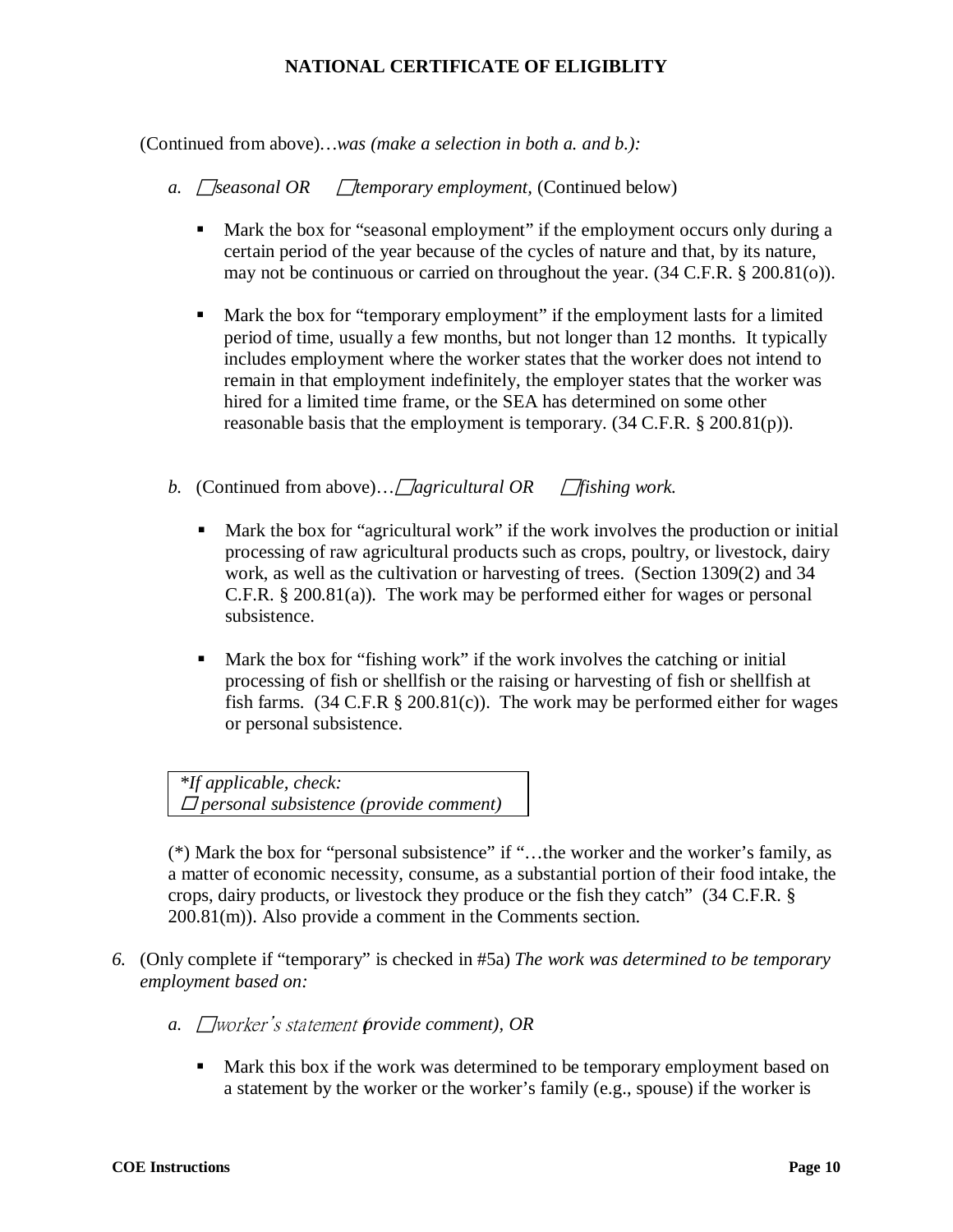unavailable (provide comment). For example, the worker states that he or she only plans to remain at the job for a few months. Provide explanatory comments in Comments section.

- *b.* Temployer's statement provide comment), OR
	- Mark this box if the work was determined to be temporary employment based on a statement by the employer or documentation obtained from the employer. For example, the employer states that he or she hired the worker for a specific time period (e.g., 3 months) or until a specific task is completed and the work is not one of a series of activities that is typical of permanent employment. Provide explanatory comments in Comments section.
- *c.* State documentation for\_\_\_\_\_\_\_\_\_\_\_\_\_\_\_\_\_\_\_\_ *(employer).*
	- Mark this box upon verification that the State has current documentation to support that the work described in #5 is temporary employment for this particular employer.
	- *Employer.* Identify the employer, whether it is the name of or code for a farmer, a grower, a business, or a corporation, where the worker engaged in qualifying work.

<span id="page-11-0"></span>**Comments Section (Must include 2bi, 4a, 4b, 5, 6a and 6b of the Qualifying Moves & Work Section, if applicable.).** The "Comments section" of the COE allows the recruiter to provide additional information or details that clarify the reasons for the recruiter's eligibility determination. The recruiter should write clear and detailed comments so an independent party who has no prior knowledge of the eligibility determination can understand the recruiter's reasoning for determining that the child(ren) is eligible. At a minimum, the recruiter must provide comments that clearly explain items 2bi, 4a, 4b, 5, 6a and 6b of the Qualifying Moves & Work Section, if applicable. The Comments section must be self-contained and include at a minimum, the required comments, but States may choose to divide required comments into subsections. As mentioned previously, these items include the following scenarios documented in the Qualifying Moves and Work Section:

- $\bullet$  #2bi: The child(ren) and worker moved separately. If the child(ren) joined or preceded the worker, record the reason for the child's later move or the worker's later move. If the worker moved from a different school district than the child(ren), record the name of the school district in which in the worker resided immediately prior to the move.
- $\bullet$  #4a: The worker engaged in new qualifying work more than 60 days after the qualifying move.
- #4b: The worker did not engage in new qualifying work soon after the qualifying move. In this case, the recruiter must document that:
	- o The worker actively sought new qualifying work; AND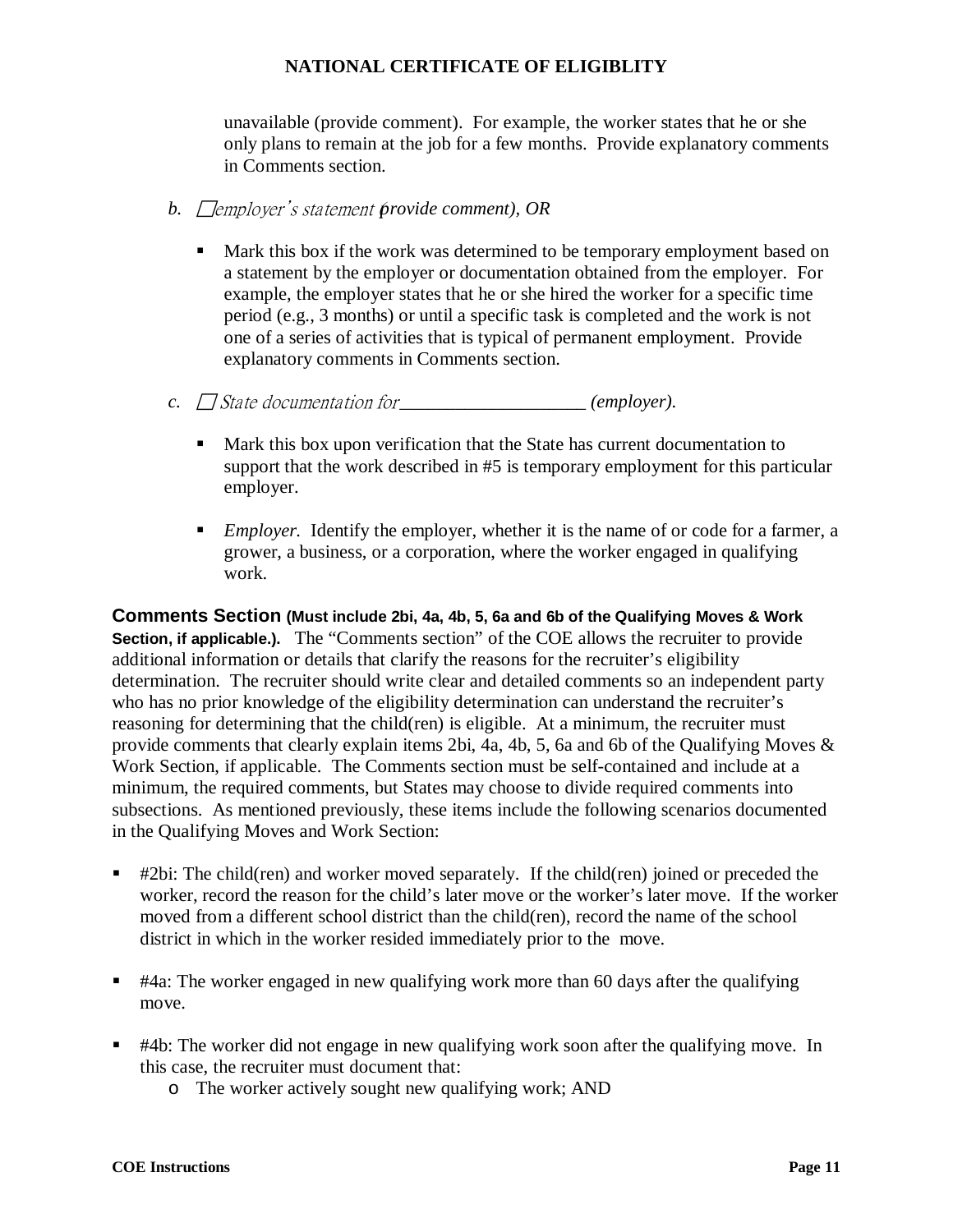- o The worker has a recent history of moves for qualifying work
- #5: The worker is a migratory agricultural worker or migratory fisher on the basis of "personal subsistence," meaning "that the worker and the worker's family, as a matter of economic necessity, consume, as a substantial portion of their food intake, the crops, dairy products, or livestock they produce or the fish they catch." (34 C.F.R. § 200.81(m)).
- #6a or 6b: The employment is temporary based on the worker's statement or the employer's statement. In particular, record the information provided by the worker or employer regarding how long they expect the employment to last. The comment should be of sufficient length to adequately document how the recruiter came to the eligibility decision.

ED recommends that the recruiter provide additional comments on the COE in the following circumstances and in any other circumstances in which a third party may question the eligibility determination:

- The information on the COE needs additional explanation to be clearly understood by an independent outside reviewer.
- The basis for the preliminary eligibility determination is not obvious. For example, the work is unusual enough that an independent reviewer is unlikely to understand that it is qualifying work. An explanation is needed to enable a reviewer to understand how the preliminary eligibility determination was made.
- The work could be part of a "series of activities" that, viewed together, would constitute yearround employment (e.g., mending fences on a dairy farm and bailing hay could be two parts of year-round ranching with one employer).
- The work may be viewed by an independent reviewer as either temporary or year-round employment (e.g., collecting eggs or milking cows).
- A "move" is of such brief duration that one could question whether it was a move from one residence to another residence, due to economic necessity.
- An interviewee uses a symbol such as an "X" or other valid mark as a signature.
- The person who provided the information on the COE form (interviewee) is not the worker.
- The mailing address is different from the child(ren)'s physical residence.
- The child(ren)'s legal parent/guardian(s) differ from the current parent/guardian(s) listed.

<span id="page-12-0"></span>**Interviewee Signature Section.** The interviewee signs and dates the COE on the day the interview is conducted. The interviewee must also write his or her relationship to the child.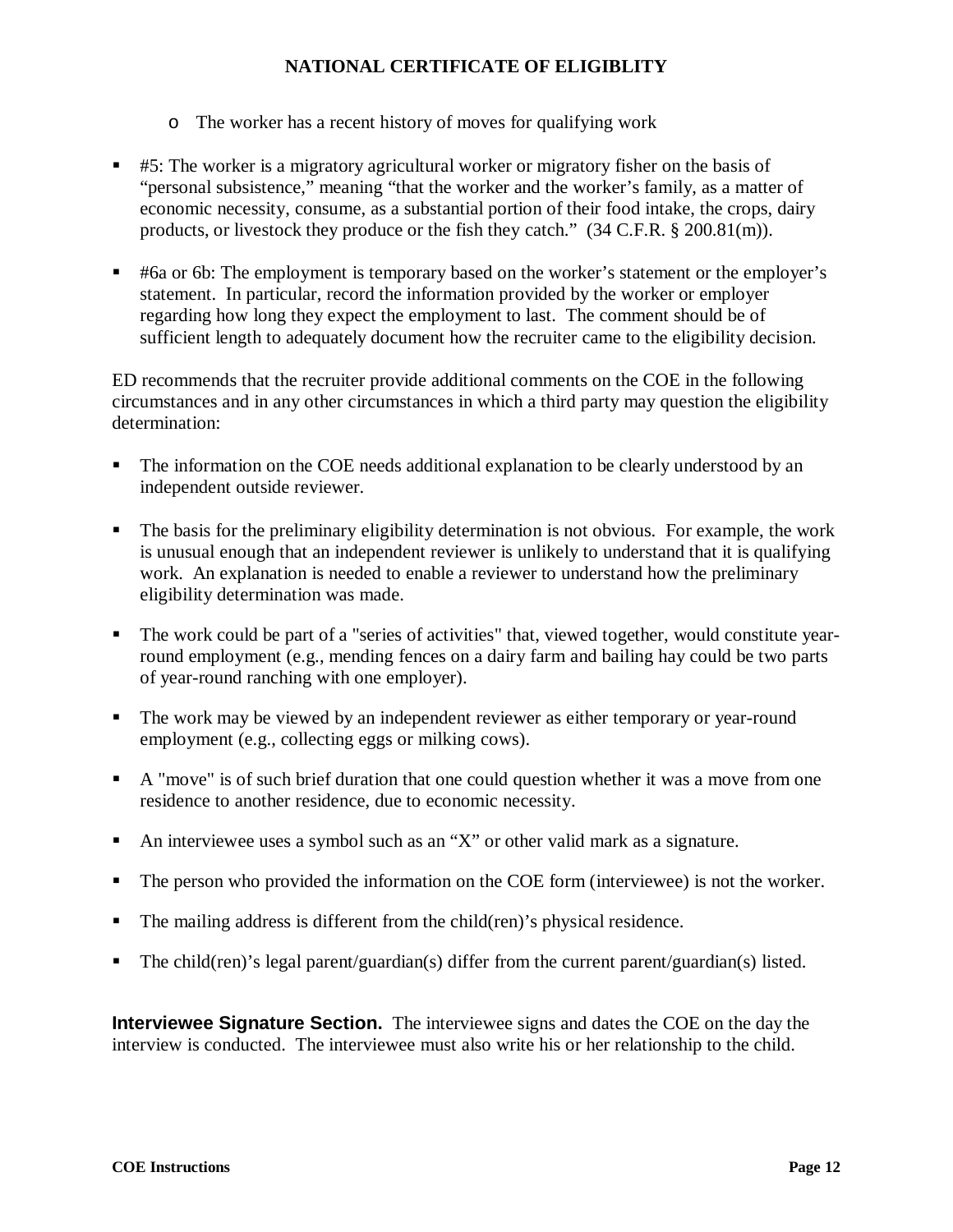*I understand the purpose of this form is to help the State determine if the child(ren)/youth listed on this form is/are eligible for the Title I, Part C, Migrant Education Program. To the best of my knowledge, all of the information I provided to the interviewer is true.*

#### *Signature, Relationship to the child(ren), Date*

The person who signs the COE must be the source of the information contained in the document and should verify any information provided by another source. If the interviewee is unable to sign his or her name, he or she must mark an "X" in the signature section and the recruiter must print the interviewee's name and relationship to the child in the Comments section. If the interviewee refuses to sign his or her name, the recruiter must document the interviewee's refusal in the Comments section and print the interviewee's name and relationship to the child.

If a State chooses to include other statements that require, for example, a parent/guardian signature specifically, the State can include those statements separately from the Interviewee Signature. ED strongly recommends that States obtain the approval of their legal counsel to ensure that additional statements they add to this section comply with the applicable Federal, State, and local laws and policies.

<span id="page-13-0"></span>**Eligibility Certification Section.** The recruiter signs and dates the COE on the day the interview is conducted.

*I certify that based on the information provided to me, which in all relevant aspects is reflected above, I am satisfied that these children are migratory children as defined in 20 U.S.C. 6399 and implementing regulations, and thus eligible as such for MEP services. I hereby certify that, to the best of my knowledge, the information is true, reliable, and valid and I understand that any false statement provided herein that I have made is subject to fine or imprisonment pursuant to 18 U.S.C. 1001.*

*Signature of Interviewer, Date Signature of Designated SEA Reviewer, Date*

At least one SEA-designated reviewer must check each completed COE to ensure that the written documentation is sufficient and that, based on the recorded data, the child(ren) may be enrolled in the MEP. The SEA-designated reviewer must sign and date the COE on the day it was reviewed.

NOTE: If an SEA wishes to add to any portion of the Eligibility Certification Section, it must submit its proposed statement to the Office of Migrant Education for approval.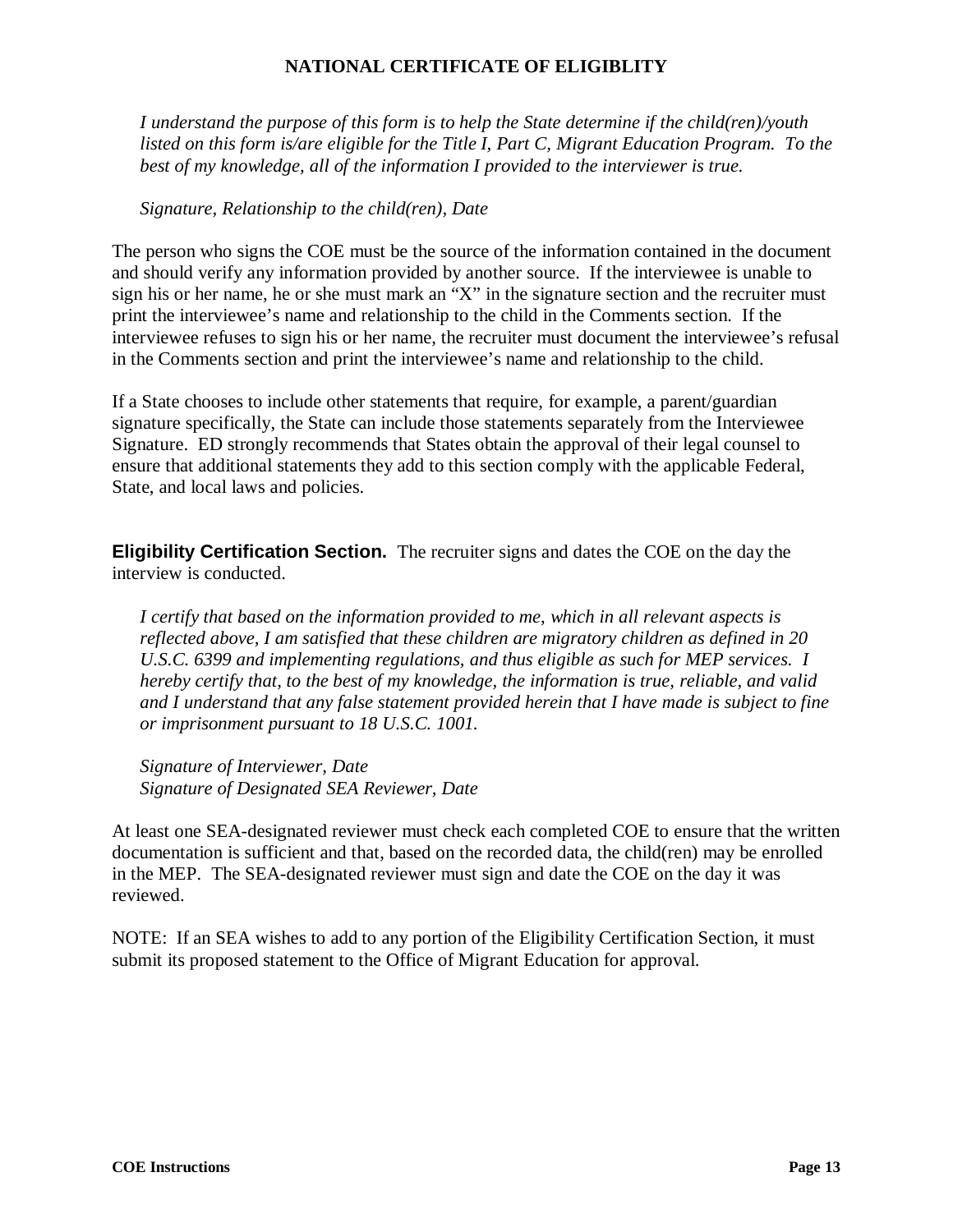<span id="page-14-0"></span>**Attachments**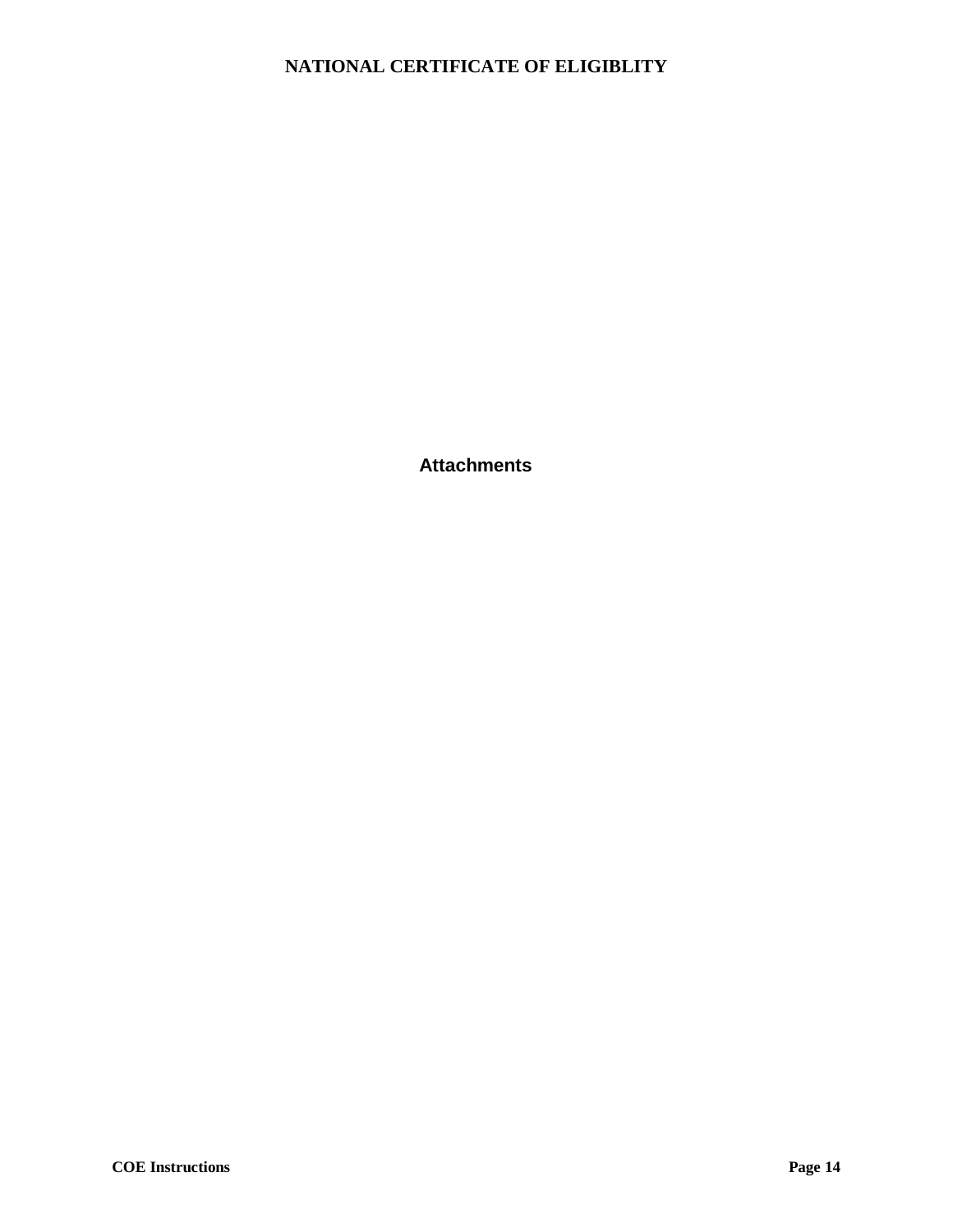#### **REQUIRED DATA ELEMENTS**

#### **Family Data Child Data**

Parent/Guardian 1 Last Name Parent/Guardian 1 First Name Parent/Guardian 2 Last Name Parent/Guardian 2 First Name Current Address City Middle name State Sex Zip Birth Date Telephone

| <b>Residency Date</b>                  |
|----------------------------------------|
| Last name 1                            |
| Last name 2                            |
| Suffix                                 |
| First name                             |
| Middle name                            |
| <b>Sex</b>                             |
| <b>Birth Date</b>                      |
| Multiple Birth Flag (or MB)            |
| Birth Date Verification Code (or Code) |

#### **REQUIRED DATA SECTIONS**

| <b>Qualifying Moves &amp; Work Section</b>                                                                                                                                                                                                                                                                                                                                                                                                                 |  |  |  |  |  |
|------------------------------------------------------------------------------------------------------------------------------------------------------------------------------------------------------------------------------------------------------------------------------------------------------------------------------------------------------------------------------------------------------------------------------------------------------------|--|--|--|--|--|
| 1. The child(ren) listed on this form moved due to economic necessity from a residence in <u>school district</u>                                                                                                                                                                                                                                                                                                                                           |  |  |  |  |  |
|                                                                                                                                                                                                                                                                                                                                                                                                                                                            |  |  |  |  |  |
| 2. The child(ren) moved (complete both a. and b.):<br>a. $\Box$ as the worker, OR $\Box$ with the worker, OR $\Box$ to join or precede the worker.<br>i. (Complete if "to join or precede" is checked in #2a.) The child(ren) moved on $\text{MMDD/YY}$ .<br>The worker moved on <b>MM/DD/YY_</b> . (provide comment)                                                                                                                                      |  |  |  |  |  |
| 3. The Qualifying Arrival Date was <u>MM/DD/YY</u>                                                                                                                                                                                                                                                                                                                                                                                                         |  |  |  |  |  |
| 4. The worker moved due to economic necessity on <u>MMDD/YY</u> from a residence in School District/ City/<br>State/ Country to a residence in School District/ City/ State , and:<br>a. $\Box$ engaged in new qualifying work soon after the move (provide comment if worker engaged more than 60<br>days after the move), OR<br>b. $\Box$ actively sought new qualifying work AND has a recent history of moves for qualifying work (provide<br>comment) |  |  |  |  |  |
| 5. The qualifying work,* ______ describe agricultural or fishing work _______ was (make a selection in both a. and b.):<br>a. $\Box$ seasonal OR $\Box$ temporary employment $\parallel$ *If applicable, check:<br>b. $\Box$ agricultural OR $\Box$ fishing work $\Box$ personal subsistence (provide comment)                                                                                                                                             |  |  |  |  |  |
| 6. (Complete if "temporary" is checked in #5a) The work was determined to be temporary employment based on:<br>a. $\Box$ worker's statement (provide comment), OR<br>b. $\Box$ employer's statement (provide comment), OR<br>$c. \Box$ State documentation for $\Box$ Employer $\Box$ .                                                                                                                                                                    |  |  |  |  |  |

**Comment Section (Must include 2bi, 4a, 4b, 5, 6a and 6b of the Qualifying Move & Work Section, if applicable)**

#### **Interviewee Signature Section**

I understand the purpose of this form is to help the State determine if the child(ren)/youth listed on this form is/are eligible for the Title I, Part C Migrant Education Program. To the best of my knowledge, all of the information I provided to the interviewer is true. *[This section must include fields labeled "Signature," "Relationship to the child(ren)," and "Date".]*

#### **Eligibility Certification Section**

I certify that based on the information provided to me, which in all relevant aspects is reflected above, I am satisfied that these children are migratory children as defined in 20 U.S.C. 6399 and implementing regulations, and thus eligible as such for MEP services. I hereby certify that, to the best of my knowledge, the information is true, reliable, and valid and I understand that any false statement provided herein that I have made is subject to fine or imprisonment pursuant to 18 U.S.C. 1001. *[The section must include fields labeled "Signature of Interviewer," "Signature of Designated SEA Reviewer," and "Date" for each signature.]*